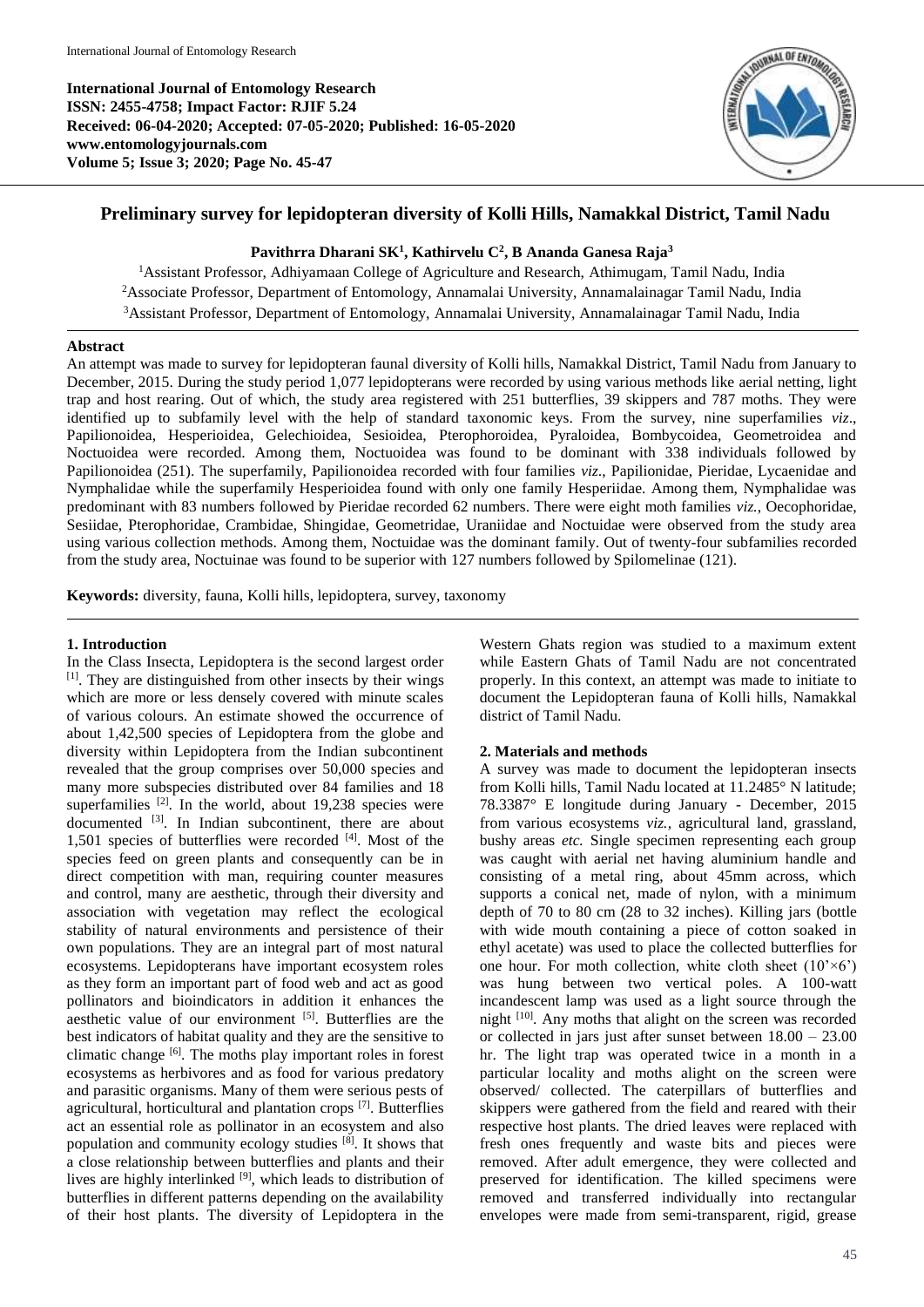proof, light weight paper, such as high-quality tracing paper (90-95 gsm). Later the specimens were fixed on the spreading board using entomological pins (size 001/002/003). For identification, the butterfly and skipper wings were cleared and mounted on glass slide following the procedure given by  $[11]$ . The collected lepidopteran insect specimens were diagnosed upto superfamily level by following the keys of  $[12, 13, 14]$ . The confirmed superfamilies were further diagnosed upto family and subfamily level by following the dichotomous keys provided by  $[15, 11, 16, 17, 18]$ .

## **3. Results and discussion**

A total of 1,077 lepidopterans recorded from the study area were identified under one suborder Glossata, further they were identified upto subfamily level. Among the methods employed for lepidopteran collection, net sweep method was much suitable for butterfly and skipper due to their diurnal habit, while light trap was effective method to attract nocturnal moths. Least number of lepidopterans was recorded using host rearing (Table. 1). This is in accordance with [19] who suggested that light trap was very effective in collecting nocturnal insects and [11] put forward that aerial net was found to be better for collecting diurnal insect (butterflies).

**Table 1:** Lepidopterans recorded using various methods during January - December, 2015 in Kolli hills, Tamil Nadu

| S. No |                    | <b>Collection methods   Total Lepidopterans</b> |  |
|-------|--------------------|-------------------------------------------------|--|
|       | Net Sweep          | 304                                             |  |
|       | Light trap         |                                                 |  |
|       | Host rearing       | 90                                              |  |
|       | <b>Grand Total</b> |                                                 |  |

**Table 2:** Lepidopterans recorded during January - December, 2015 in Kolli hills, Tamil Nadu

| S. No          | <b>Superfamily</b> | <b>Numbers Recorded</b> | Family        | <b>Numbers Recorded</b> | <b>Subfamily</b> | <b>Numbers Recorded</b> |
|----------------|--------------------|-------------------------|---------------|-------------------------|------------------|-------------------------|
| 1              | Papilionoidea      | 251                     | Papilionidae  | 57                      | Papilioninae     | 33                      |
|                |                    |                         | Pieridae      | 62                      | Pierinae         | 47                      |
|                |                    |                         |               |                         | Coliadinae       | 25                      |
|                |                    |                         | Lycaenidae    | 49                      | Lycaeninae       | 14                      |
|                |                    |                         | Nymphalidae   | 83                      | Nymphalinae      | 24                      |
|                |                    |                         |               |                         | Satyrinae        | 12                      |
|                |                    |                         |               |                         | Danainae         | 32                      |
| 2              | Hesperioidea       | 39                      | Hesperiidae   | 39                      | Hesperiinae      | 27                      |
| 3              | Gelechioidea       | 46                      | Oecophoridae  | 46                      | Xylorctinae      | 46                      |
| $\overline{4}$ | Sesioidea          | 11                      | Sesiidae      | 11                      | Sesiinae         | 11                      |
| 5              | Pterophoroidea     | 34                      | Pterophoridae | 34                      | Pterophorinae    | 34                      |
| 6              | Pyraloidea         | 226                     | Crambidae     | 226                     | Scoenobinae      | 105                     |
|                |                    |                         |               |                         | Spilomelinae     | 121                     |
| 7              | Bombycoidea        | 29                      | Sphingidae    | 29                      | Sphinginae       | 15                      |
|                |                    |                         |               |                         | Macroglossinae   | 14                      |
| 8              | Geometroidea       | 103                     | Geometridae   | 61                      | Ennominae        | 61                      |
|                |                    |                         | Uraniidae     | 42                      | Microniinae      | 42                      |
| 9              | Noctuoidea         | 338                     | Noctuidae     | 338                     | Noctuinae        | 127                     |
|                |                    |                         |               |                         | Arctiinae        | 36                      |
|                |                    |                         |               |                         | Lymantrinae      | 25                      |
|                |                    |                         |               |                         | Heliothinae      | 32                      |
|                |                    |                         |               |                         | Plusiinae        | 31                      |
|                |                    |                         |               |                         | Aganainae        | 66                      |
|                |                    |                         |               |                         | Erebinae         | 21                      |
|                | 1077               |                         |               |                         |                  |                         |

All 1,077 specimens were categorized under nine superfamilies *viz.*, Papilionoidea, Hesperioidea, Gelechioidea, Sesioidea, Pterophoroidea, Pyraloidea, Pterophoroidea, Pyraloidea, Bombycoidea, Geometroidea and Noctuoidea, In that, Noctuoidea was found to be dominant with maximum individuals (338) followed by papilionids (251), pyralids (226), geometrids (103), gelechids (46), hesperids (39), pterophorids (34), bombycoids (29) and sesiids (11). The results are in conformity with [20], who reported that Noctuids showed leading population and it was high due to more complex habitats and had more niches.

All the butterflies belong to the superfamily Papilionoidea and skippers representing the superfamily Hesperioidea. The butterflies recorded in study area were categorized under four families *viz.,* Papilionidae, Pieridae, Lycaenidae and Nymphalidae. Likewise, all skippers were characterized under single family Hesperiidae. In Papilionoidea, Nymphalidae (83) was dominant family followed by Pieridae (62) and least count was observed in the family Lycaenidae with 49 individuals. The result accords the

findings of  $[21]$  who reported that the least population was recorded in the family, Lycaenidae at Shendurny wildlife Sanctuary, Kerala.

The moths were characterized under seven superfamilies *viz*., Gelechioidea, Sesioidea, Pterophoroidea, Pyraloidea, Bombycoidea, Geometroidea and Noctuoidea and eight families *viz.,* Oecophoridae, Sesiidae, Pterophoridae, Crambidae, Sphingidae, Geometridae, uraniidae and Noctuidae (Table 2). Among eight moth families, Noctuidae was dominant with maximum number of individuals (338) followed by Crambidae (226) and minimum population was recorded under the family Sesiidae with 11 individuals. This is in accordance with the report of  $[22]$  who specified that the family Noctuidae was dominant among other family groups in species diversity and numerical strength. The outcome of the present study is not similar to  $[23]$  as they reported two families namely Pyralidae and Crambidae under the superfamily Pyraloidea in Silent Valley National Park, Kerala. Dense vegetation and ideal weather in Kolli hills might be the reason for maximum collection of